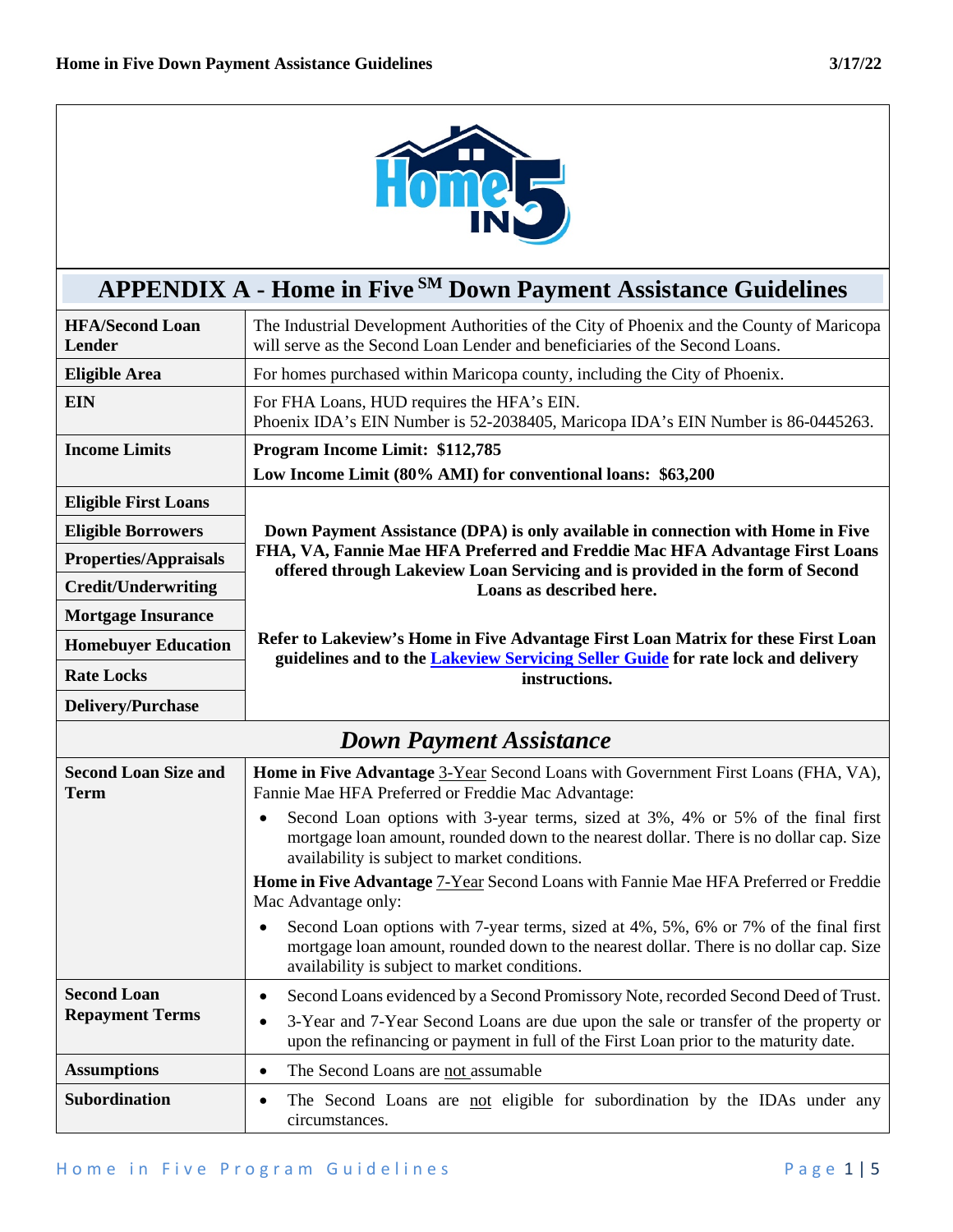| <b>Second Loan</b><br>Adjustments/                  | Second Loan options can be increased by Additional Assistance of 1% (limited to 1%)<br>if the Borrowers qualify as one of the following:                                                                                                                                                                                                                           |
|-----------------------------------------------------|--------------------------------------------------------------------------------------------------------------------------------------------------------------------------------------------------------------------------------------------------------------------------------------------------------------------------------------------------------------------|
| <b>Additional Assistance</b>                        | <b>First Responders</b><br>$\bullet$                                                                                                                                                                                                                                                                                                                               |
|                                                     | Income Qualified Borrowers (qualify for BOOST, see below)<br>$\bullet$                                                                                                                                                                                                                                                                                             |
| and                                                 | <b>Military Personnel</b><br>$\bullet$                                                                                                                                                                                                                                                                                                                             |
|                                                     | Teachers                                                                                                                                                                                                                                                                                                                                                           |
| <b>Home</b> in Five                                 | Second Loan options can be increased by 0.5% for Home in Five Advantage BOOST                                                                                                                                                                                                                                                                                      |
| <b>Advantage BOOST</b>                              | loans as one of the following:                                                                                                                                                                                                                                                                                                                                     |
|                                                     | Income Qualified Borrowers (automatically a total of 1.5% when combined with 1%<br>$\bullet$<br>Additional Assistance above)                                                                                                                                                                                                                                       |
| <u>(Both require</u><br>underlying second           | Homes purchased in low-income census tracts (cannot be added to 1.5% assistance for<br>$\bullet$<br>Income Qualified Borrowers)                                                                                                                                                                                                                                    |
| loan)                                               | See <b>EXHIBIT A</b> for the limited definitions of each Targeted Borrower and Product Codes.                                                                                                                                                                                                                                                                      |
| <b>Second Loan Principal</b>                        | Home in Five Advantage Second Loans with 3-year Terms (pro-rata forgiveness):                                                                                                                                                                                                                                                                                      |
| <b>Forgiveness</b>                                  | Borrower is eligible for Second Loan principal forgiveness equal to 1/36 <sup>th</sup> per full<br>$\bullet$<br>month the Borrower lives in the home.                                                                                                                                                                                                              |
|                                                     | After the 3-year term, the subordinate lien is released from the property.<br>$\bullet$                                                                                                                                                                                                                                                                            |
|                                                     | Home in Five Advantage Second Loans with 7-year Terms (extended forgiveness):                                                                                                                                                                                                                                                                                      |
|                                                     | There is no principal forgiveness for the first 2 years. Thereafter, Borrower is eligible<br>$\bullet$<br>for a Second Loan principal forgiveness equal to $1/60th$ per full month the Borrower<br>lives in the home after the $2nd$ year anniversary (years 3 through 7) of the Second Loan<br>Date.                                                              |
|                                                     | After the 7-year term, the subordinate lien is released from the property.<br>$\bullet$                                                                                                                                                                                                                                                                            |
| <b>Use of Program</b><br><b>Assistance Proceeds</b> | Second Loan proceeds may be used to fund up to 100% of the Borrower's cash to close.<br>$\bullet$<br>Only cash back to the Borrower is a refund of any earnest money, prepaid fees, interest<br>or tax credit. Surplus cash must be used for principal reduction.                                                                                                  |
| <b>Second Loan</b><br><b>Registration and</b>       | Second Loans will be assigned a unique Second Loan Number. With each First Loan<br>$\bullet$<br>rate lock, use the following Second Loan Product Codes:                                                                                                                                                                                                            |
| <b>Product Codes</b><br>(see Summary on page        | For 3-year term Home in Five Advantage Second Loans, use EPX3xx<br>$\circ$                                                                                                                                                                                                                                                                                         |
| 5 for additional details)                           | For 7-year term Home in Five Advantage PLUS Second Loans, use EPX7xx<br>O                                                                                                                                                                                                                                                                                          |
|                                                     | If Additional Assistance is provided to a Targeted Borrower, use the Product Codes<br>O<br>referenced in Exhibit A                                                                                                                                                                                                                                                 |
|                                                     | For BOOST loans, use the Product Codes referenced in Exhibit B<br>O                                                                                                                                                                                                                                                                                                |
| <b>Second Loan Entry</b>                            | Within DU, Second Loan must be represented as a Community Second.<br>٠                                                                                                                                                                                                                                                                                             |
| into DU and LPA                                     | Within LPA: 1) Enter the Second Loan information into the section entitled "Other<br>$\bullet$<br>New Mortgage Loans on the Property You are Buying or Refinancing", 2) Click the<br>circle Yes under the question "Is the Other New Mortgage an Affordable Second",<br>3) Click the circle Yes under the question "Is the Affordable Second Payment<br>Deferred". |
| <b>Second Loan</b><br><b>Disclosure</b>             | Originating Lenders are responsible for providing the Borrower with the applicable<br>$\bullet$<br>Second Loan disclosures on behalf of the IDAs concurrently with the 1 <sup>st</sup> Loan<br>disclosures.                                                                                                                                                        |
|                                                     | Home in Five Second Loans qualify for the CFPB's partial TRID/RESPA disclosure<br>$\bullet$<br>exemption, meaning:                                                                                                                                                                                                                                                 |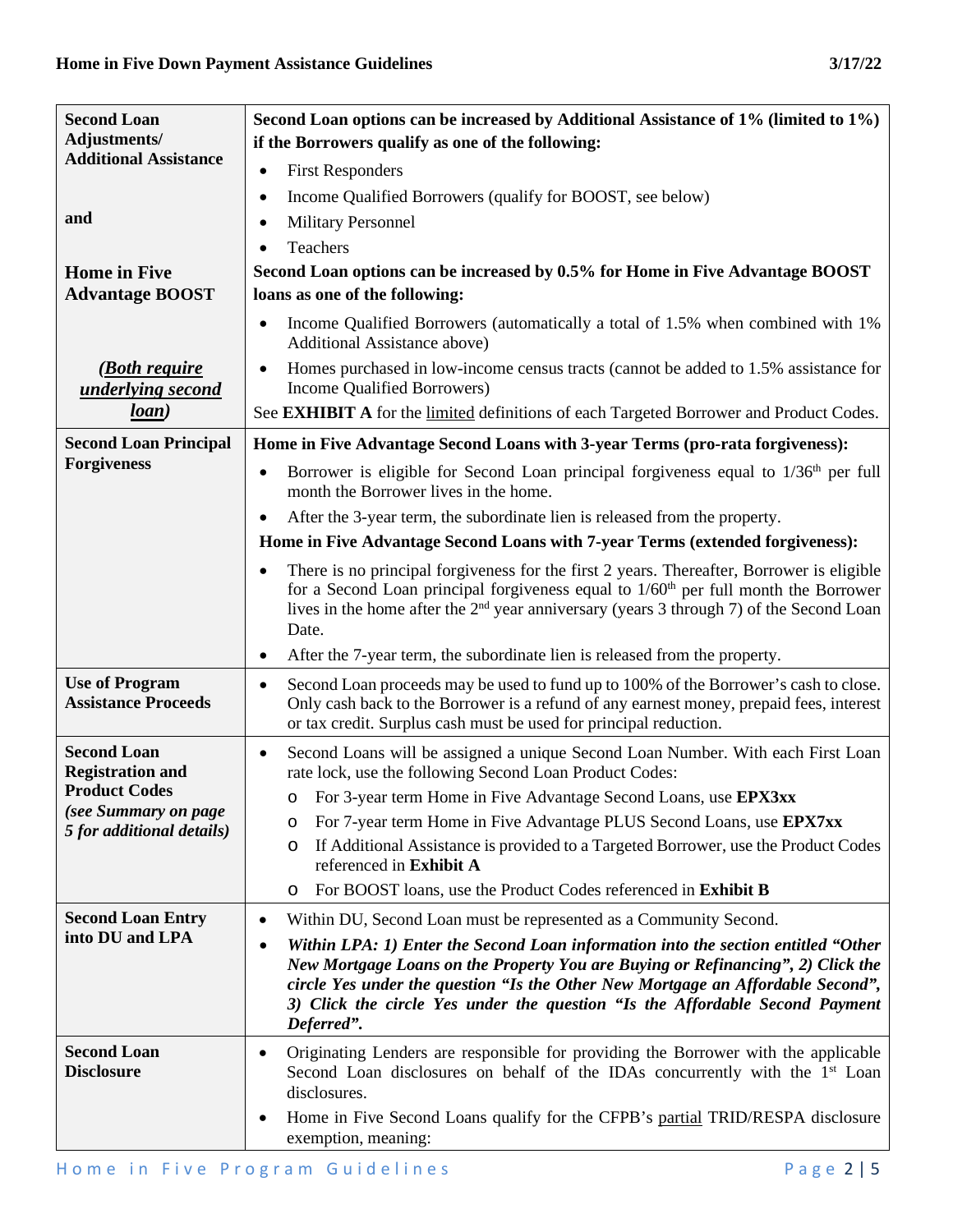|                                                | Originating Lenders may use the Disclosure of Second Loan Terms as provided<br>$\circ$<br>by the IDAs (an additional GFE or HUD-1 is not required) or,                                                                                                                                                                      |
|------------------------------------------------|-----------------------------------------------------------------------------------------------------------------------------------------------------------------------------------------------------------------------------------------------------------------------------------------------------------------------------|
|                                                | Originating Lenders may use their own Second Loan Estimate and Second Loan<br>$\circ$<br>Closing Disclosures.                                                                                                                                                                                                               |
|                                                | Originating Lenders should check with their own compliance department to<br>$\circ$<br>determine the applicable disclosures and when they should be disclosed.                                                                                                                                                              |
| <b>Funding</b>                                 | Second Loans will be advanced by the originating Lender, to be reimbursed when the First<br>Loan is purchased by Lakeview Loan Servicing.                                                                                                                                                                                   |
| <b>Second Loan Fees</b>                        | Other than a recording fee, no other Second Loan related fees are permitted.                                                                                                                                                                                                                                                |
| <b>Loss Payee</b>                              | The IDAs, as Second Lien mortgagee, should be listed as the loss payee.                                                                                                                                                                                                                                                     |
| <b>Title Insurance</b>                         | The Second Loan does not require title insurance.                                                                                                                                                                                                                                                                           |
| <b>Pre-Close Review</b>                        | No pre-close review or compliance package from the originating Lender is required.                                                                                                                                                                                                                                          |
| <b>Second Loan Closing</b><br><b>Documents</b> | The following Program Second loan documents are available in an Acrobat Adobe<br>$\bullet$<br>fillable PDF format.                                                                                                                                                                                                          |
| (not required for                              | Disclosure of Second Loan Terms (signed by all Borrowers)<br>O                                                                                                                                                                                                                                                              |
| <b>No DPA</b> conventional<br>loans)           | Second Promissory Note (signed by all Borrowers)<br>O                                                                                                                                                                                                                                                                       |
|                                                | Second Deed of Trust (signed by all Borrowers, notarized, recorded)<br>$\circ$                                                                                                                                                                                                                                              |
|                                                | The originating Lender is ultimately responsible for accurately preparing and<br>$\bullet$<br>generating the Second Loan documents prior to the loan closing on the IDAs' behalf<br>and to ensure that the dates, names, amounts, and addresses are accurate and consistent<br>with those used in the First Loan documents. |
|                                                | Commitment/Enforceability Letter (FHA Loans only, not signed by the Borrower)<br>$\bullet$<br>generated by the Lakeview portal at the time of lock.                                                                                                                                                                         |
| <b>Post-Closing</b><br>Compliance              | Within 90 days of the loan closing, the Title/Escrow Company or originating Lender must<br>send via priority mail to the Lakeview Loan Servicing:                                                                                                                                                                           |
|                                                | Original signed Second Promissory Note.<br>$\bullet$                                                                                                                                                                                                                                                                        |
|                                                | Original recorded or certified true copy of the Second Deed of Trust with original<br>recordation stamp.                                                                                                                                                                                                                    |
|                                                | The originating Lender is ultimately responsible for ensuring that the Second Trust/Deed is<br>submitted to the County Recorder's Office for recording, and that the original and a signed<br>Second Note and recorded Second Deed of Trust with the recordation stamp are also returned<br>to Lakeview Loan Servicing.     |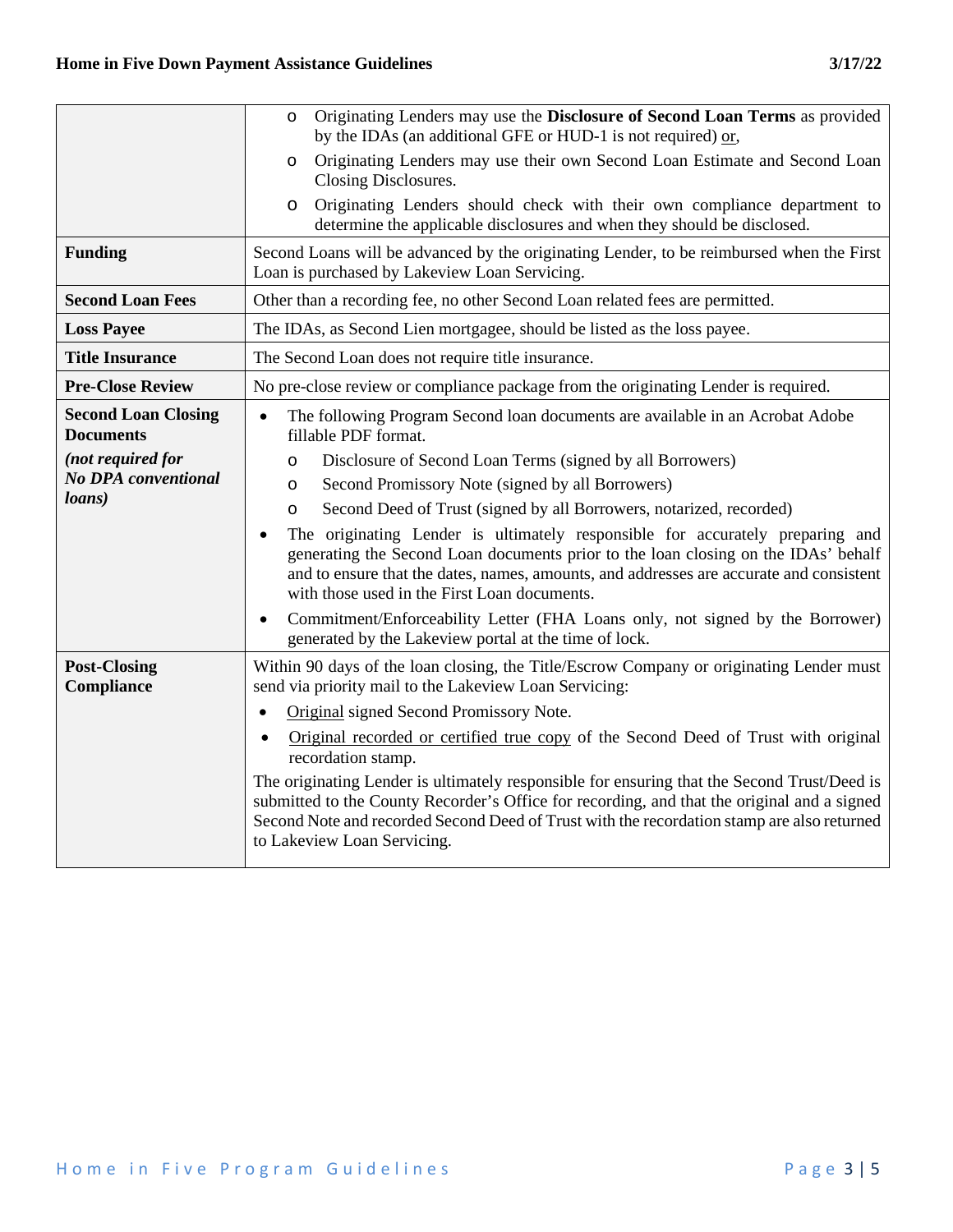## **EXHIBIT A**

## **For Borrowers who meet one of the following criteria, Lenders must use the Product Codes stated below when registering the Second Loan with Lakeview Loan Servicing.**

| <b>Targeted</b>                                            | FIRST RESPONDERS (Product Code EPX301 for 3-year Seconds, EPX701 for 7-year Seconds)                                                                                                                                                                                                                                                                                                                                                                                                                                                                                                                                                                                                                                                                                                                                                                                                                                                                                                                                                                                                                                                                                                                                                                                                                                                                                                                                                                                                                                                                                                                                                                                                                                                                                                                                                              |
|------------------------------------------------------------|---------------------------------------------------------------------------------------------------------------------------------------------------------------------------------------------------------------------------------------------------------------------------------------------------------------------------------------------------------------------------------------------------------------------------------------------------------------------------------------------------------------------------------------------------------------------------------------------------------------------------------------------------------------------------------------------------------------------------------------------------------------------------------------------------------------------------------------------------------------------------------------------------------------------------------------------------------------------------------------------------------------------------------------------------------------------------------------------------------------------------------------------------------------------------------------------------------------------------------------------------------------------------------------------------------------------------------------------------------------------------------------------------------------------------------------------------------------------------------------------------------------------------------------------------------------------------------------------------------------------------------------------------------------------------------------------------------------------------------------------------------------------------------------------------------------------------------------------------|
| <b>Borrower</b><br><b>Definitions</b>                      | Peace Officers, defined in A.R.S. § 1-215, certified by the Arizona peace officer standards and<br>training Board (AZPOST) or by the Arizona correctional officer training Academy (COTA)<br>and employed full-time as:<br>Sheriffs, Deputy Sheriffs of Counties, Constables, Policemen of Cities and Towns<br>$\circ$<br>Commissioned Personnel of the Department of Public Safety.<br>Personnel Employed by the State Department of Corrections or the Department of Juvenile<br>O<br>Corrections.<br>Police Officers appointed by Community College District Governing Boards, Arizona<br>$\circ$<br>Board of Regents or Governing Body of a Public Airport Pursuant to Section 28-8426<br>Special Agents from the Office of the Attorney General, or of a County Attorney, including<br>O<br>Police Officers employed by a Tribal Police Agency.<br>Detention Officers, as defined by A.R.S. § 13-3907, means a person other than an elected<br>$\circ$<br>official who is employed by a county, city or town and who is responsible for the<br>supervision, protection, care, custody or control of inmates in a county or municipal<br>correctional institution. Detention officer does not include counselors or secretarial, clerical<br>or professionally-trained personnel.<br>Professional Firefighter, as defined in A.R.S. § 9-901, employed full time as a member of an<br>organized paid Fire Department.<br>Emergency Personnel, whose primary responsibility is the care of patients in an ambulance and<br>is employed full-time, to include the following occupations, defined in A.R.S. § 36-2201 as<br>Emergency Medical Technicians Advanced Emergency Medical Technicians, Emergency<br>Medical Technicians I-99, Paramedics.<br>MILITARY PERSONNEL (Product Code EPX303 for 3-year Seconds, EPX703 for 7-year<br>Seconds) |
|                                                            | <b>Qualified Veteran</b><br>Active Duty Military, Active Reservist, Active member of National Guard                                                                                                                                                                                                                                                                                                                                                                                                                                                                                                                                                                                                                                                                                                                                                                                                                                                                                                                                                                                                                                                                                                                                                                                                                                                                                                                                                                                                                                                                                                                                                                                                                                                                                                                                               |
|                                                            | <b>TEACHERS (Product Code EPX304 for 3-year Seconds, EPX704 for 7-year Seconds)</b><br>A teacher employed full-time by a state-accredited public school or private school that provides direct<br>services to students in grades pre-kindergarten through 12 (or any subset), as well as teachers employed<br>full-time by Grand Canyon University.                                                                                                                                                                                                                                                                                                                                                                                                                                                                                                                                                                                                                                                                                                                                                                                                                                                                                                                                                                                                                                                                                                                                                                                                                                                                                                                                                                                                                                                                                               |
| Home in<br><b>Five</b><br><b>Advantage</b><br><b>BOOST</b> | INCOME QUALIFIED BORROWERS EARNING UP TO 50% OF AREA MEDIAN FAMILY<br>INCOME (AMFI). Currently, \$39,500 regardless of family size. (Use Product Code EPX312 for 3-<br>year Seconds, EPX712 for 7-year Seconds)                                                                                                                                                                                                                                                                                                                                                                                                                                                                                                                                                                                                                                                                                                                                                                                                                                                                                                                                                                                                                                                                                                                                                                                                                                                                                                                                                                                                                                                                                                                                                                                                                                   |
| Qualifying                                                 | For homes purchased in low-income census tracts, refer to the HIF Census Tract verification<br>document<br>available<br><b>Resources</b><br><b>Lenders</b><br><b>BOOST</b><br>on<br>the<br>for<br>page,<br>at<br>http://www.homein5advantage.com. The Second Loans use the following codes.                                                                                                                                                                                                                                                                                                                                                                                                                                                                                                                                                                                                                                                                                                                                                                                                                                                                                                                                                                                                                                                                                                                                                                                                                                                                                                                                                                                                                                                                                                                                                       |